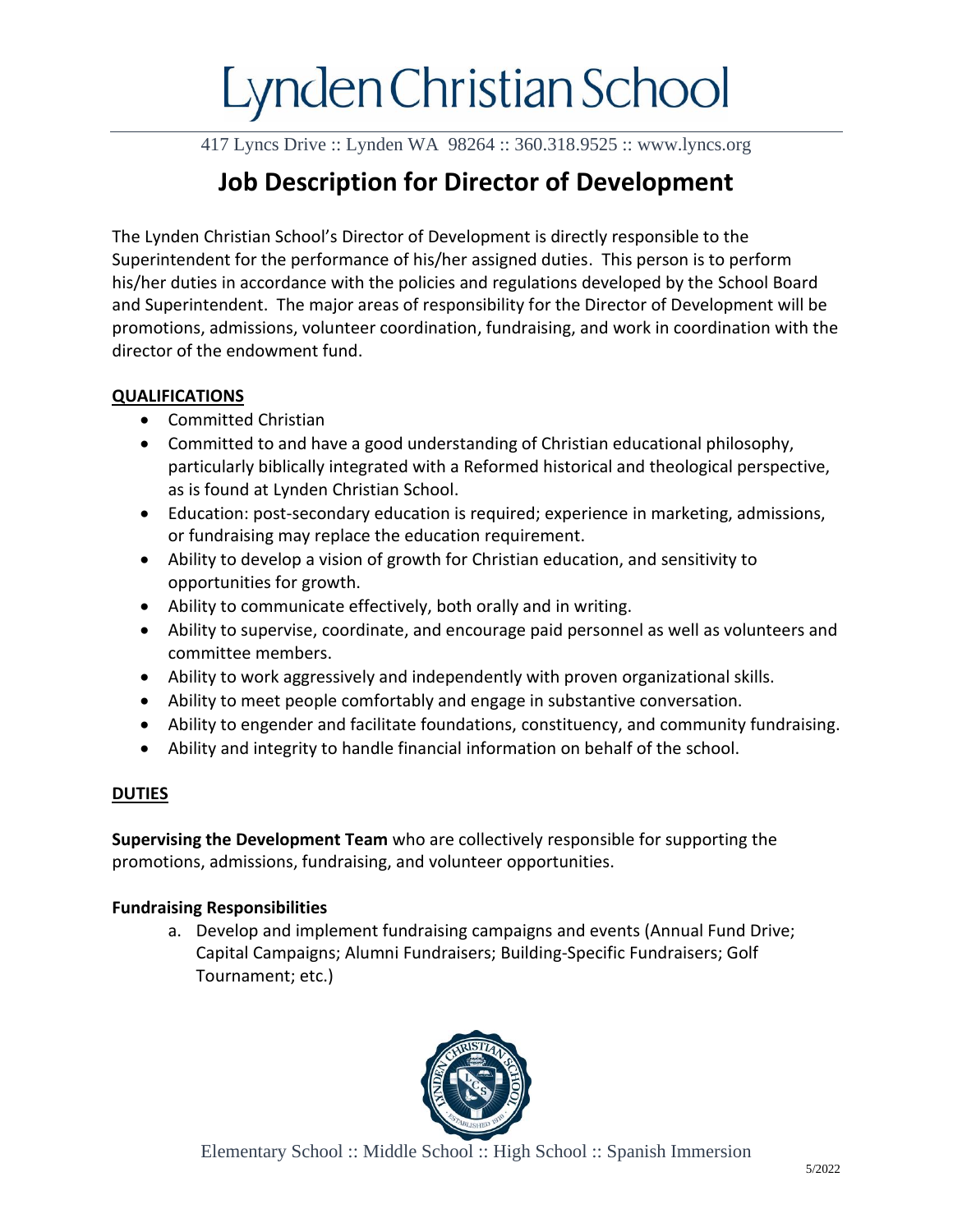417 Lyncs Drive :: Lynden WA 98264 :: 360.318.9525 :: www.lyncs.org

- b. Work with the director of the endowment by supporting the work of the Lynden Christian School endowment fund.
- c. Develop relationships with businesses and secure sponsorships.
- d. Work with Friends of Lynden Christian board members and committees in the general planning and promotion of fundraising activities.
- e. Direct and coordinate fundraising volunteers in the visitation and follow up of potential donors.
- f. Write appropriate articles for school publications regarding fundraising opportunities.
- g. Develop and cultivate relationships with prospective donors.
- h. Maintain a donor database. Assign "interests" to constituents which categorize their relationship to the school
- i. Search for foundation funding prospects and apply for grants as applicable
- j. Other duties as assigned pertaining to fundraising.

#### **Promotion Responsibilities**

- a. Work with the Promotions Committee in general planning of the promotional program at Lynden Christian Schools.
- b. Create one and two-year development plans.
- c. Submit monthly Development Office report to the School Board.
- d. Attend monthly Promotions Committee meetings.
- e. Oversee and manage the school's website and social media applications.
- f. Promote and advertise the school (inward and outward) in newspapers, publications, social media, mailings, radio, spirit wear, etc.
- g. Develop relationships and connect with parents, grandparents, volunteers (parent and non-parent), staff, pastors, businesses, etc.
- h. Develop promotional literature/packets for public relations.
- i. Prepare press releases and media presentations to recognize staff, students, school accomplishments and events.
- j. Develop and oversee school publications such as *Home Bulletin*, School Directory, Annual Reports, and Lyncs Lines.
- k. Contact or follow-up new people in the community regarding Christian education.
- l. Maintain relationships with families new to Lynden Christian Schools.
- m. Develop effective presentations on Christian education for present Christian School constituents.

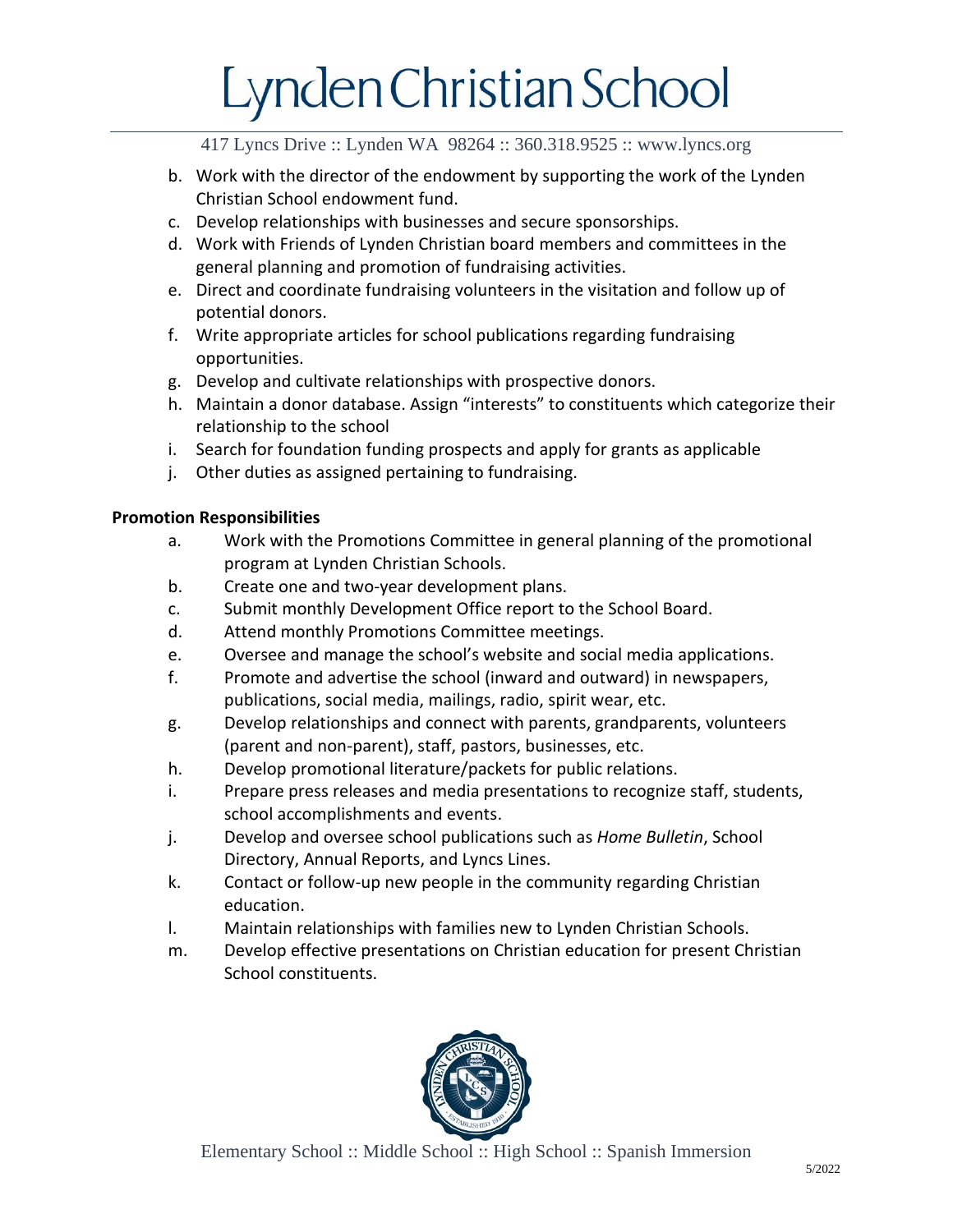417 Lyncs Drive :: Lynden WA 98264 :: 360.318.9525 :: www.lyncs.org

- n. Develop programs to bring the community to the school and the school to the community such as Open Houses, Pastor's Days, Grandparent's Day, Family Fun Night, etc.
- o. Follow-up all inquiries regarding admission to Lynden Christian Schools with as many personal interviews as possible.
- p. Work with the Administration and constituency regarding prospective students and families.
- q. Participate as needed in the life of the school to maintain sufficient knowledge and sensitivity to the total school program.
- r. Support the administration as a liaison with families regarding problems or celebrations.
- s. Develop sensitivity to the image of the school. Assist the staff in understanding their role in promoting a positive image of the school.
- t. Maintain appropriate records of time and money spent within Promotions Budget.
- u. Oversee and manage the Alumni Office regarding fundraising and planning class reunions.
- v. Other duties as assigned related to promotions.

#### **Admissions Responsibilities**

- a. Develop and implement strategies to recruit and retain students.
- b. Receive new applications.
- c. Host Experience the Difference activities.
- d. Organize and provide new parent tours.
- e. Arrange student shadow visits.
- f. Process applications through the system
- g. Develop new family packets.
- h. Host new parent information night.
- i. Other duties as assigned pertaining to admissions.

#### **Volunteer Coordination Responsibilities**

- a. Oversee the events and volunteer coordinator's work
- b. Work with Friends of Lynden Christian and attend monthly FOLC board meetings and provide reports to the School Board.
- c. Oversee and Work with the administrators and Friends of Lynden Christian in the general planning of the use of volunteers in the total program at Lynden Christian School.